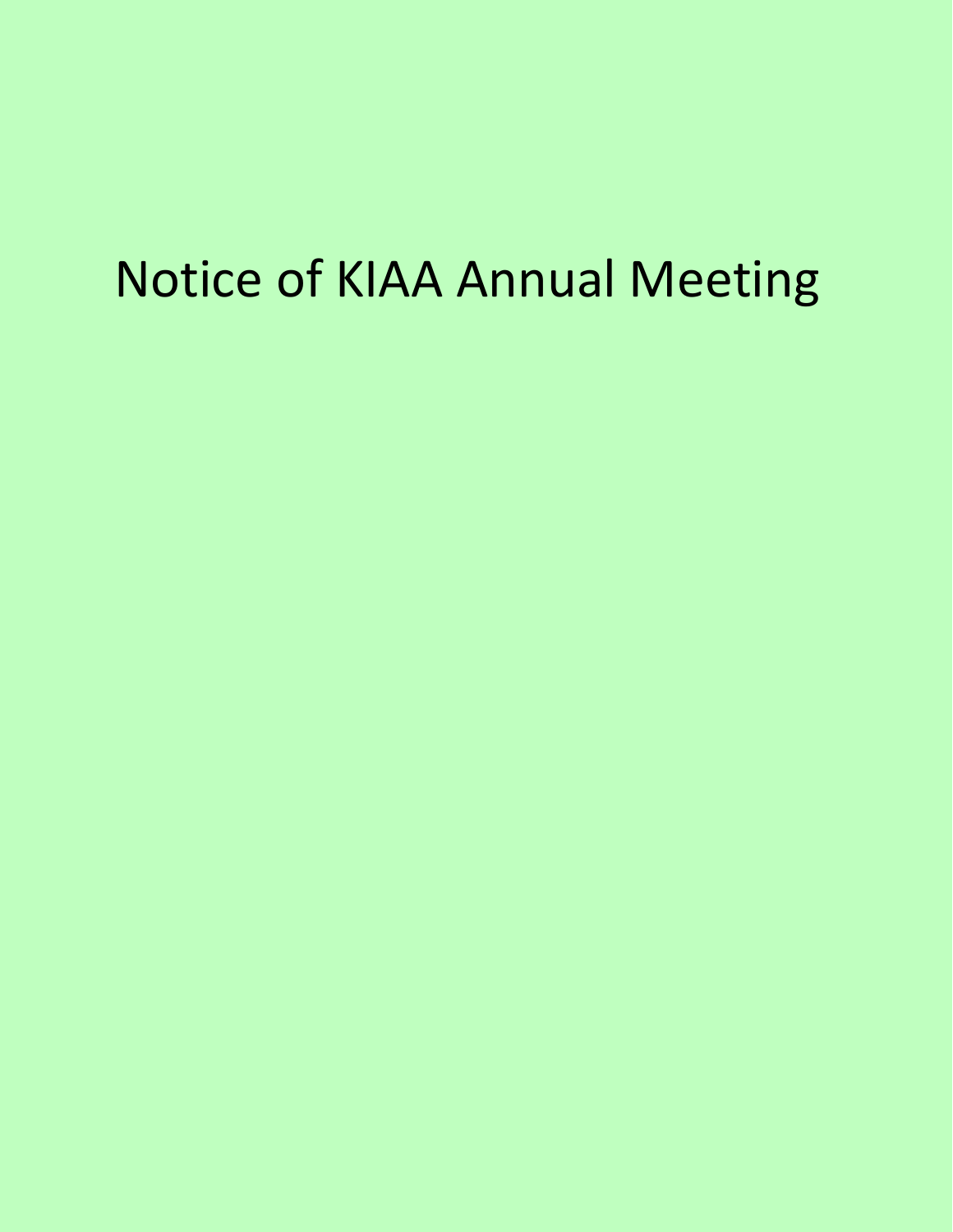### Noticeof Annual Meeting

Pursuant to Article 2, of the Plan of Operations the Annual Meeting of the Kentucky Insurance Arbitration Association will be held on Thursday, May 12, 2022 following the Kentucky Assigned Claims Plan Meetings held via teleconference.

The Agenda follows:

- 1. Call to Order
- 2. Roll Call
- 3. Anti-Trust Preamble
- 4. Approval of Minutes
- 5. Election of Board Members
- 6. Any Other Business
- 7. Adjournment

Sincerely,

Stephyllant Hele

Mark Hillis Panel Secretary

Cc: Board Members Shawn Boggs, Kentucky Department of Insurance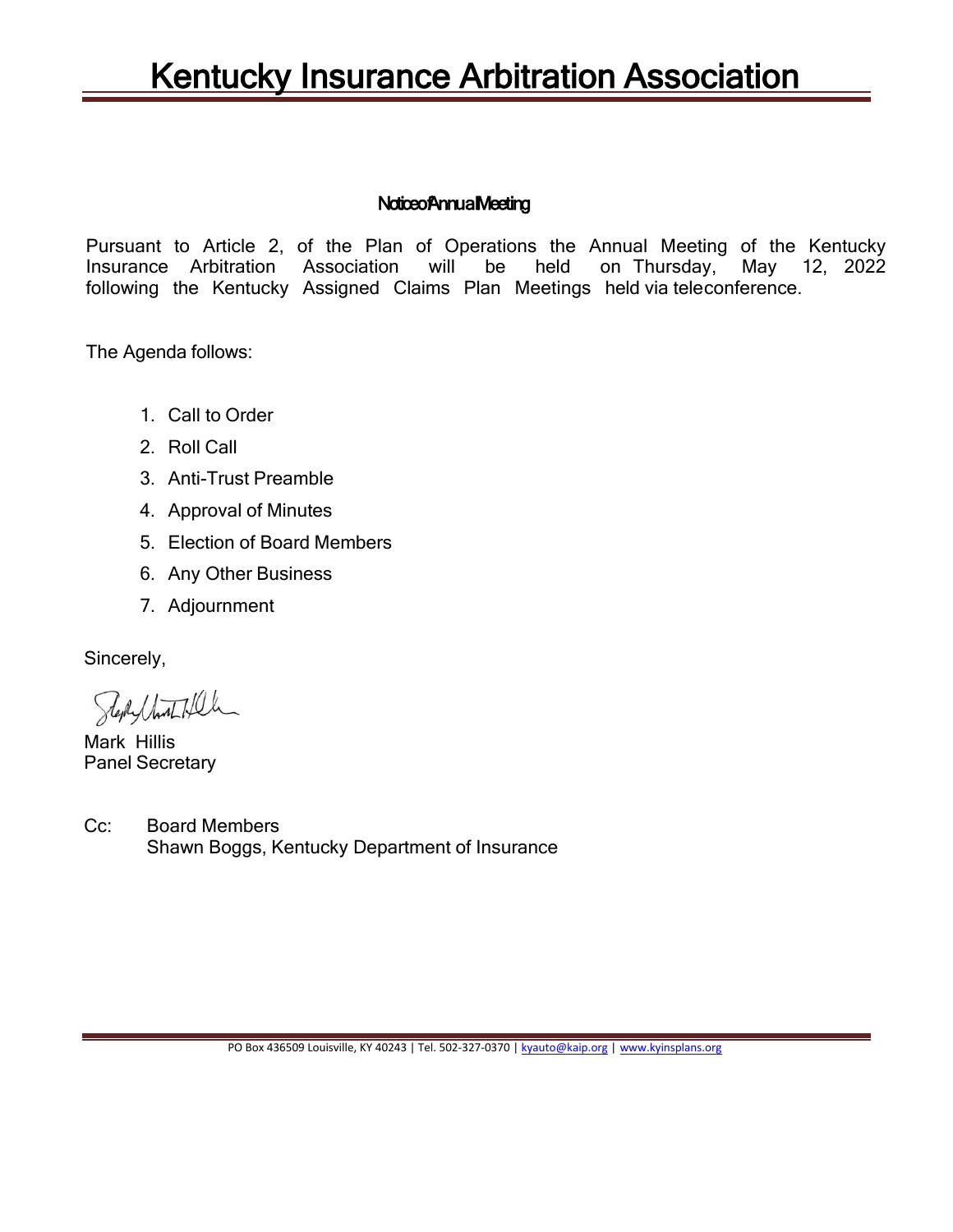# KIAA BOARD AND APPROVED ALTERNATES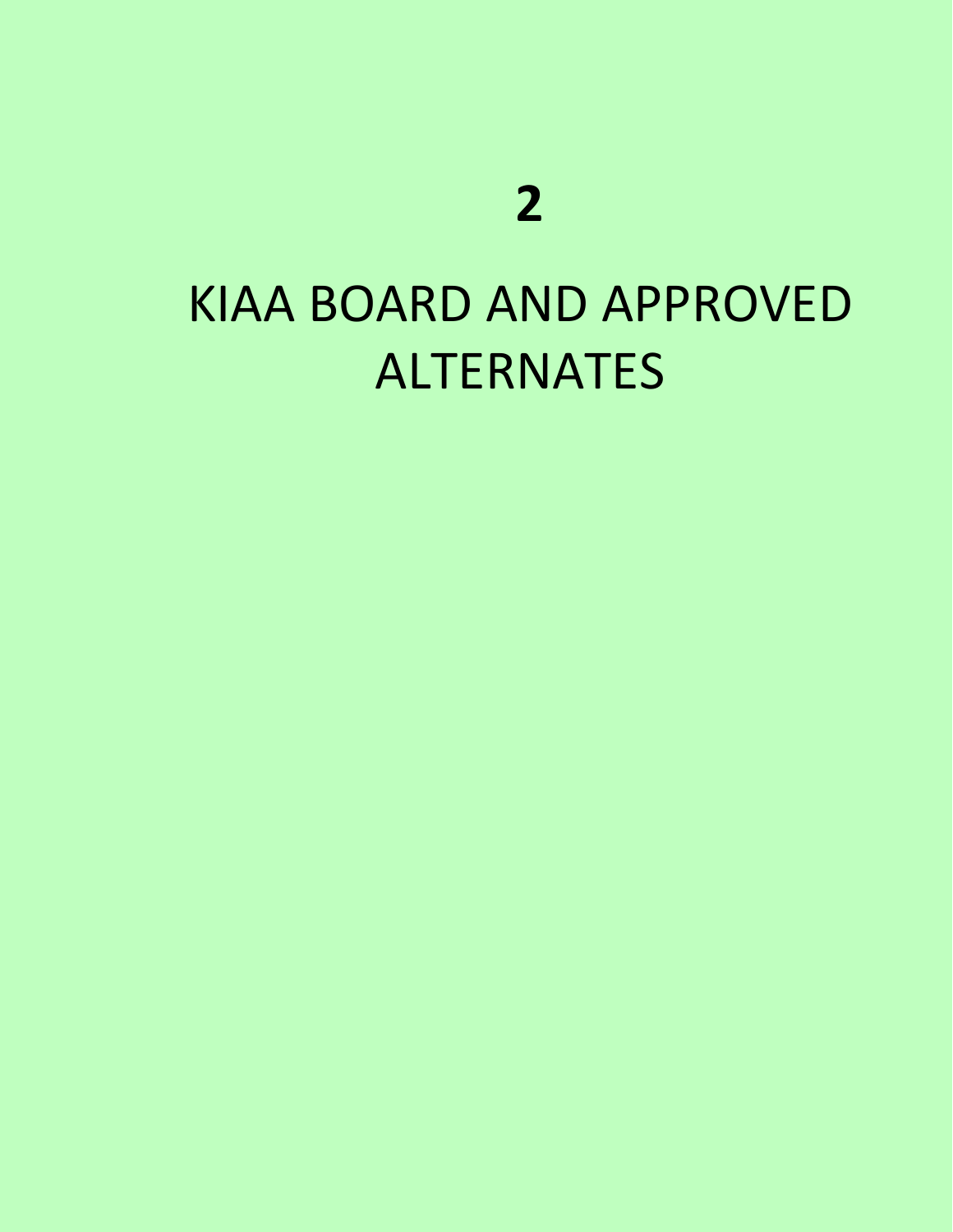| <b>Arbitrator and Board Member</b>   | <b>Alternates</b>                    |
|--------------------------------------|--------------------------------------|
| Karen Perdue, (2022)                 | Todd Whittle, 888-673-8423           |
| <b>CHAIR</b>                         | Chris Douglas, 800-538-8654          |
| Kentucky Farm Bureau Mutual Ins. Co. | Richard Smith, 800-538-8650          |
| P O Box 20700                        | Lona Giles, 877-496-8286             |
| Louisville, Kentucky 40250-0700      | Brad Handley, 800-538-8656           |
| 502-495-5000                         | Denise Crecelius, 800-782-3810       |
| FAX 502-495-7711                     | Anthony Patrick, 800-538-            |
|                                      | Russ Carter, 800-583-8657            |
|                                      | Amy S. Hall, 606-784-7536            |
|                                      | Brandon Tucker, 270-886-8123         |
|                                      | Mark Hildebrandt, 270-684-2165       |
|                                      | Wendy L. Bray, 502-493-7650          |
|                                      | Joshua P. Abbott, 270-765-4400       |
|                                      | Reese W. Smoot, 800.782.3810         |
|                                      | Michele E Reed, 859-525-6170         |
|                                      | Michael P. Hansel, 800 538-8650      |
|                                      | Kevin R. King, 606-666-2476          |
|                                      | Angela J. Benningfield, 502-266-6100 |
|                                      | Anthony T. Strode, 606-207-2158      |
|                                      | Daniel W. Rogers, 270-782-1300       |
|                                      | Ericka Gocke, 502-495-5000           |
|                                      | Jeff Smith, 606-864-9303             |
|                                      | Art Longnaker, 502-266-6100          |
|                                      | Dave Rose, 502-495-5000              |
|                                      | Adam Blake, 859-412-7352             |
|                                      | Jason Woods, 606-679-4327            |
|                                      | Christal Beard, 270-765-4400         |
|                                      | Howard Rice, 502-718-2161 Tiffany    |
|                                      | Ross, 502-409-2898                   |
|                                      | Scott Collins (606) 784-7536         |
|                                      |                                      |
|                                      |                                      |
|                                      |                                      |
|                                      |                                      |
|                                      |                                      |
|                                      |                                      |
|                                      |                                      |
|                                      |                                      |
|                                      |                                      |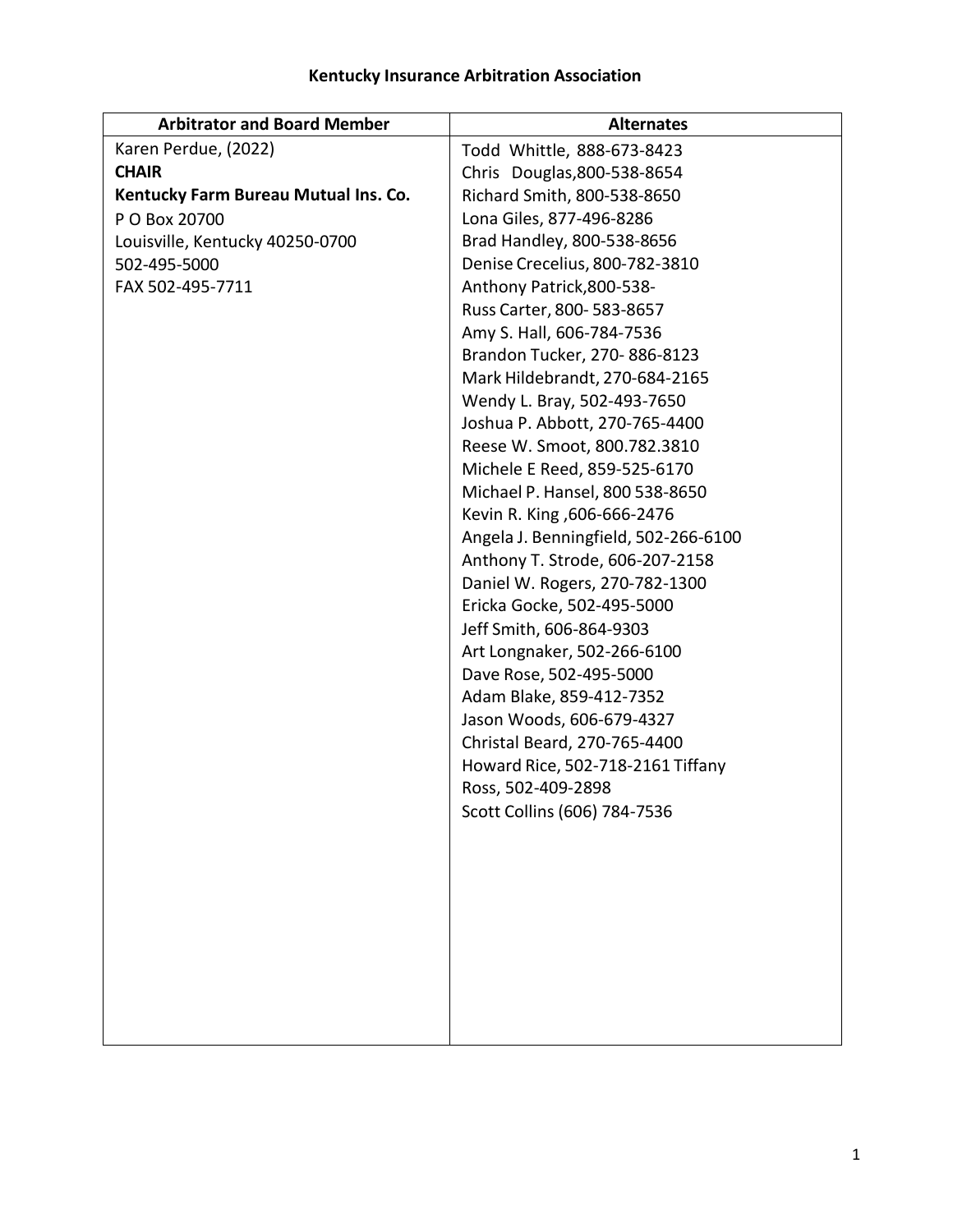| Taylor Martin(2023)                 | Beth A. Freeman, 352-384-4820     |
|-------------------------------------|-----------------------------------|
| <b>Nationwide Insurance Company</b> | Natalie M. Lewis, 352-384-4659    |
| 3300 SW Williston Road              | Dianne Spalding, 502-693-1819     |
| Gainesville, FL 32608               | Kathleen Kwasnik, 352-384-5127    |
| 352-384-5935                        | Sandra L. Stephens, 304-525-6144  |
|                                     | Julie Brown, 859-273-0673         |
|                                     | Cheryl Gardner, 315-453-3547      |
|                                     | Jenifur Godfrey, 614-634-2086     |
|                                     | Shannon Tuggle, 614-4354242       |
|                                     | Kevin Zuzik, 614-435-4229         |
|                                     | Angela Anderson, 614-435-4307     |
|                                     | Lana Patterson, 614-435-4247      |
|                                     | Jeff Stokes, 352-384-4532         |
|                                     | Martha Vazquez, 352-384-5430      |
|                                     | Ruth Osborne, 352-384-4073        |
|                                     | Jennifer Kennington, 352-384-5387 |
|                                     | Sarah Ascher, 614-435-4304        |
|                                     |                                   |
|                                     |                                   |
|                                     |                                   |
|                                     |                                   |
|                                     |                                   |
|                                     |                                   |
|                                     |                                   |
|                                     |                                   |
|                                     |                                   |
|                                     |                                   |
|                                     |                                   |
|                                     |                                   |
|                                     |                                   |
|                                     |                                   |
|                                     |                                   |
|                                     |                                   |
|                                     |                                   |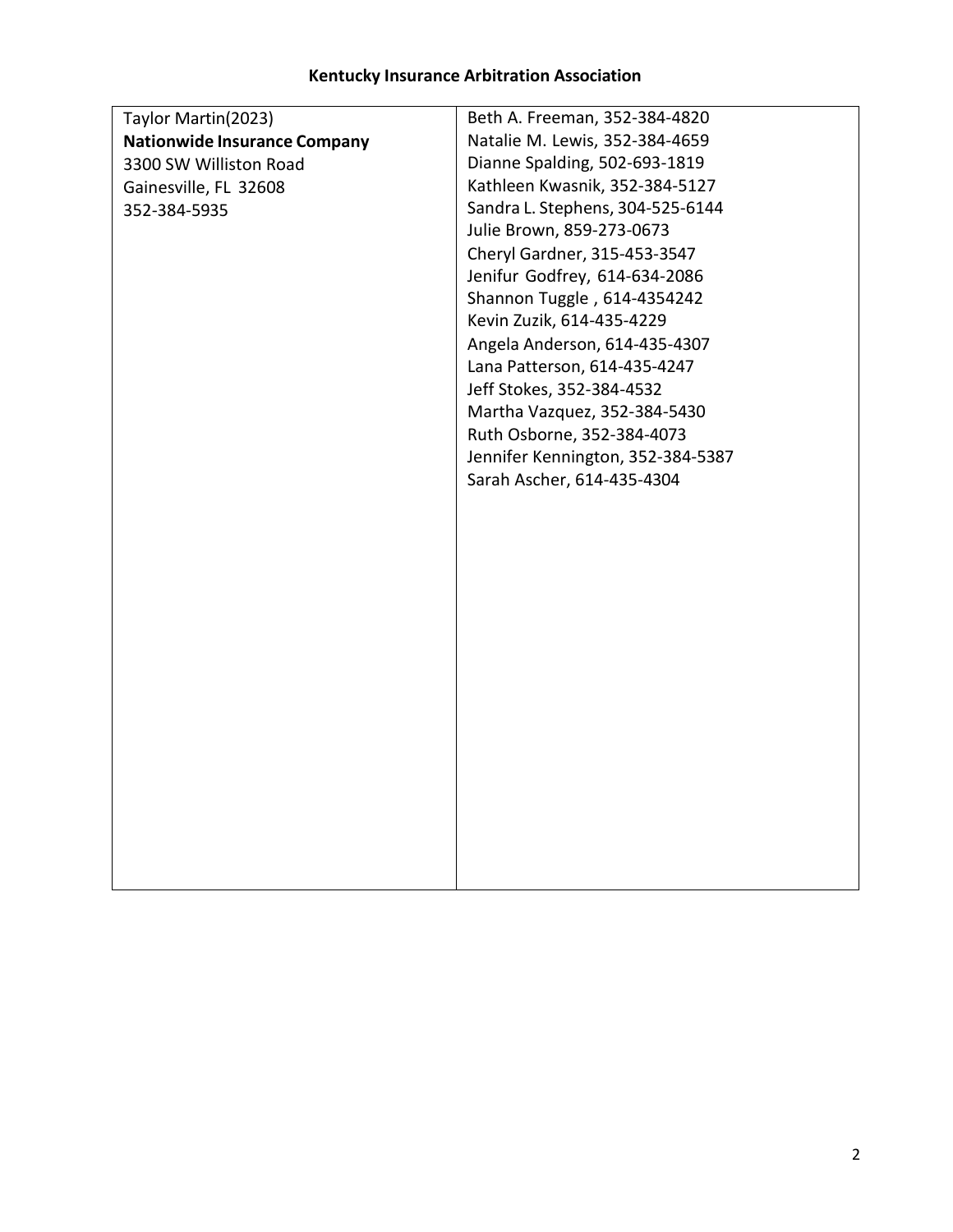| Christa Hobe (2022)                     | Kara Turner, 513-603-7556                                         |
|-----------------------------------------|-------------------------------------------------------------------|
| Vice Chair                              | Tiffany Tinsley, 513-603-7558                                     |
| <b>Liberty Mutual Insurance Company</b> | Matthew Jacobs, 513-576-4799                                      |
| 9450 Seward Road                        | Kimberly Berlin, 630-393-4530                                     |
| Fairfield, OH 45069                     | Marissa Casella, 630-791-6261                                     |
| 513-576-4857                            | Caitlin Cline, 317-805-2835                                       |
|                                         | Patricia Kenny, 630-393-7998                                      |
|                                         | Crystal Finch, 630-791-6422                                       |
|                                         | Chris Cary, 317-805-2745                                          |
|                                         | Stephanie Dolsen 513-576-4698                                     |
| Owen K. Caster (2021)                   | Kristi Parker, 502-909-3584                                       |
| <b>Progressive Insurance Company</b>    |                                                                   |
| 9520 Ormsby Station Road, Suite 200     |                                                                   |
| Louisville, Kentucky 40223              |                                                                   |
| 502-909-3584                            |                                                                   |
| 502-420-0862                            |                                                                   |
|                                         |                                                                   |
| Scot McFarland (2022)                   | Elizabeth Jones, 713-277-3910                                     |
| <b>Allstate Insurance Company</b>       | Clara Rodriguez, 713-277-9383                                     |
| 555 Marriott Drive                      | Andrea Wharton, 713-277-9349                                      |
| Suite 850                               | Shauna K. Vaughan, 713-277-9379                                   |
| Nashville, TN 37214                     | Sara L. Hajiebrahmimi, 713-277-9372                               |
| 615-884-6514                            | William T. Hodges, 713-277-9392                                   |
| Fax 866-220-5414                        | Elsa M. Sanchez, 713-277-9360                                     |
|                                         | Jesus H. Alvarado, 713-277-9382<br>Steven W. Bobjak, 713-277-9399 |
|                                         | Mark McPhail, 877-224-2641                                        |
|                                         | Hanan Afrad, 713-277-9504                                         |
|                                         | Jennifer Burch, 713-277-9550                                      |
|                                         | Keren Soto Gonzalez, 713-277-9509                                 |
|                                         | Jennifer Burch, 713-277-9550                                      |
|                                         | Keren Soto Gonzalez, 713-277-9509                                 |
|                                         | Alexandra Vera, 713-277-9395                                      |
|                                         | Jenny Bolt, 713-277-9280                                          |
|                                         | Timothy Westergard, 615-874-6972                                  |
|                                         | Ross Phillips, 615-884-6557                                       |
|                                         | Heather Hinson 615-884-6537                                       |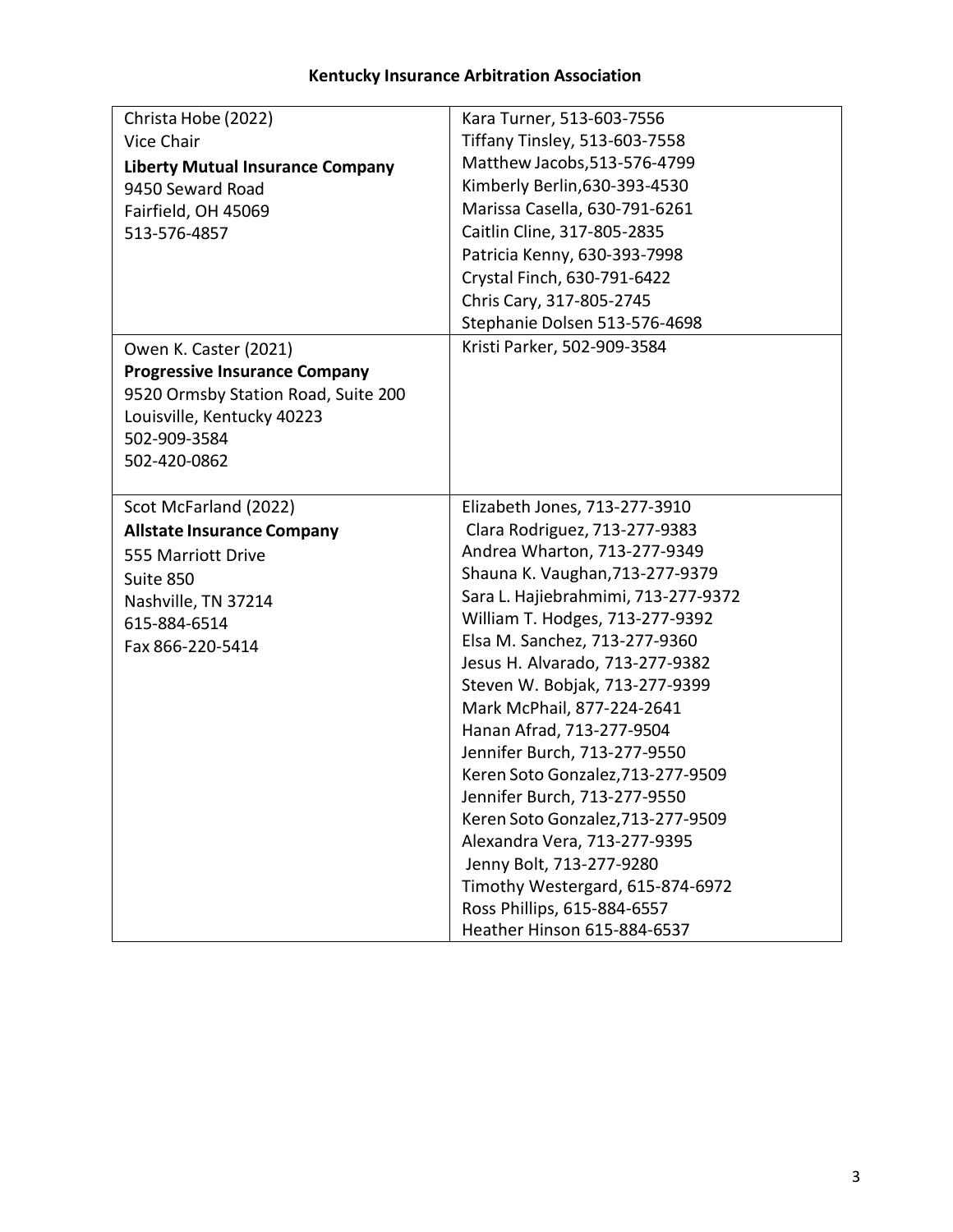| Kim McCollom (2022)                    | David Johnson, 615-692-3462              |
|----------------------------------------|------------------------------------------|
| <b>State Farm Mutual Insurance Co.</b> | Phillip R. Vandiver, 615-692-7190        |
| 2500 Memorial Blvd.                    | Gregory T. Alverides, 615-692-7273       |
| Murfreesboro, TN 37131                 | David Kingrey, 205-944-4902              |
| 615-692-3319                           | Brandi Osborne, 205-944-4761             |
| FAX 888-898-6532                       | Ken Kuester, 615-692-7297                |
|                                        | Al Rahal, 615-692-7221                   |
|                                        | Sis Thavongsa, 615-692-6598              |
|                                        | Portia Richardson, 205-944-4894          |
|                                        | Richard Spruell, 205-944-4972            |
|                                        | Sandy Williamson, 615-692-7198           |
|                                        | Tracy Baylor, 205-944-4811               |
|                                        | Bonnie Winslow, 615-692-7130             |
|                                        | Frenchelle Thompson, 205-944-4804        |
|                                        | Robert Kluttz, 205-944-4911              |
|                                        | Douglas Evans, 205-944-4934              |
|                                        | Kelle Taylor, 205-944-4928               |
|                                        | John Brewer, 615-692-7269                |
|                                        | Sibyl Lapinski, 205-944-4961             |
|                                        |                                          |
|                                        |                                          |
| Samuel McKenzie Carter (2022)          | Michelle M. Miller, 573-214-4145         |
| <b>Shelter Mutual Insurance Co.</b>    | Heather Schmidt, 572-214-4312            |
| 1121 Monarch Street                    | Catherine Bail, 573-214-4801             |
| Lexington, KY 40513                    | Elizabeth Pfeiffer, 573-214-4130         |
| 859-260-3490                           | Melinda Hughes, 573-214-4120             |
|                                        | Janelle Wieland, 573-214-4216            |
|                                        |                                          |
|                                        |                                          |
| Brooke McNeil (2021)                   | Cathryn Tomlinson, 800-837-0801 ext. 263 |
| <b>Grange Insurance Company</b>        | Erin Wethington, 800-837-0801 x267       |
| PO Box 183243                          | Tracy L. Senovitz, 800-605-4490 x229     |
| Columbus, OH 43218                     |                                          |
| 859-455-6483                           |                                          |
| (Fax) 859-278-5481                     |                                          |
|                                        |                                          |
|                                        |                                          |
|                                        |                                          |
|                                        |                                          |
|                                        |                                          |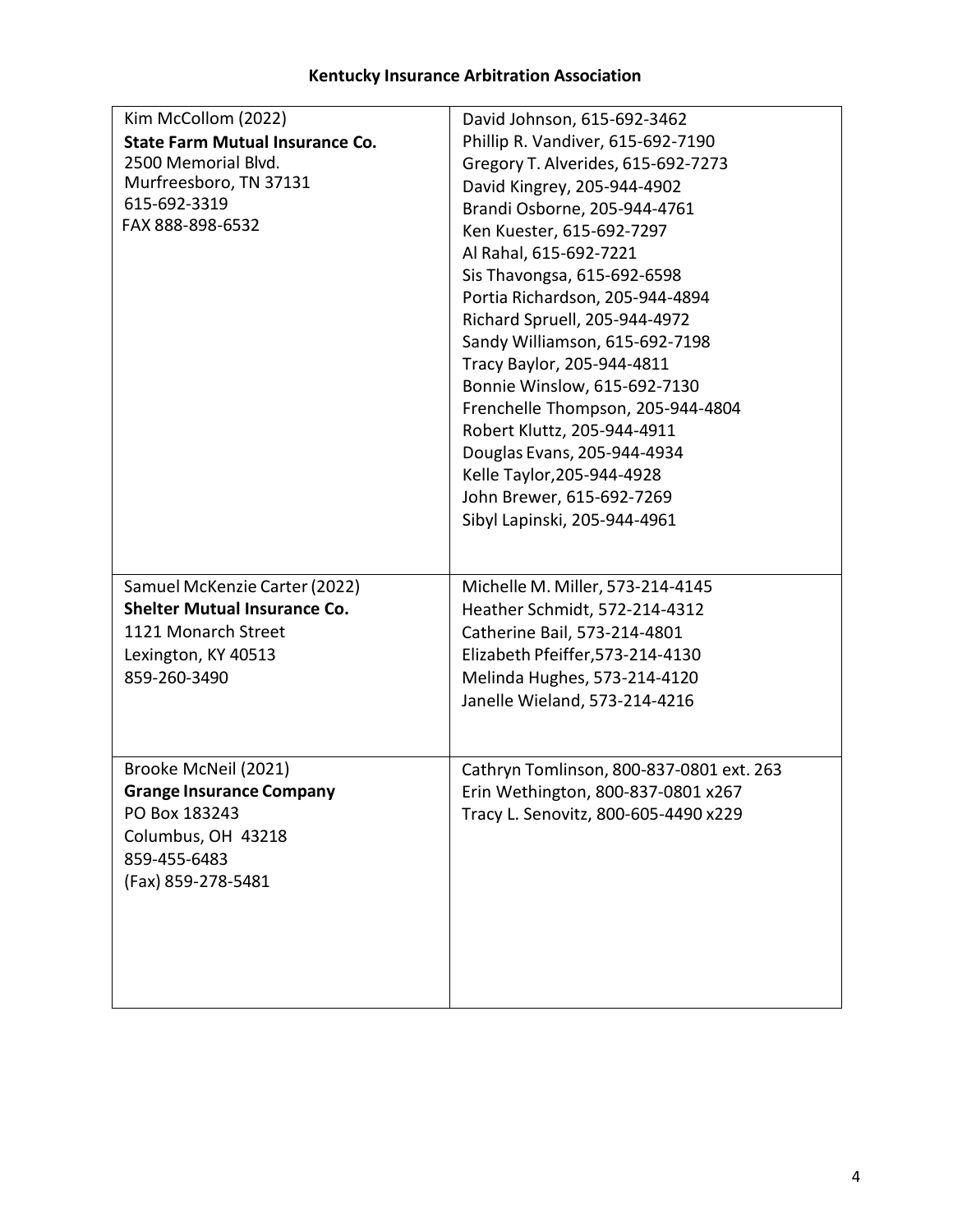| Aubrey Chewning (2021)                  | Karen M. Niemiec, 212-643-2191          |
|-----------------------------------------|-----------------------------------------|
| <b>Travelers Insurance Company</b>      | Gwen K. Lawrence, 216-643-2206          |
| <b>PO Box 430</b>                       | Mark E. Urbanowicz, 216-643-2188        |
| <b>Buffalo, NY 14240</b>                | Andrew P. Riggins, 216-643-2224         |
| 216-643-2228                            | Anne M. Connolly, 216-643-2116          |
|                                         | Elizabeth Graf, 216-643-2195            |
|                                         | Matthew Jones, 317-818-5308             |
|                                         | Vivian Judy, 317-818-5205               |
|                                         | Krystle Compton, 317-818-5127           |
|                                         | Nikki Brunello, 317-818-5389            |
|                                         | Kelly Capes, 317-818-5106               |
|                                         |                                         |
| <b>Kentucky Department of Insurance</b> | <b>Shawn Boggs</b>                      |
| Representative                          | <b>Kentucky Department of Insurance</b> |
|                                         | P.O. Box 517                            |
|                                         |                                         |
|                                         |                                         |
|                                         | Frankfort, Kentucky 40602-0517          |
|                                         |                                         |
|                                         |                                         |
|                                         |                                         |
|                                         |                                         |
|                                         |                                         |
|                                         |                                         |
|                                         |                                         |
| <b>KIAA Staff</b>                       | Stephen "Mark" Hillis, Panel Secretary  |
|                                         | Rebecca Darst, Claim Manager            |
|                                         | Carrie Manor, Claim Supervisor          |
|                                         |                                         |
|                                         |                                         |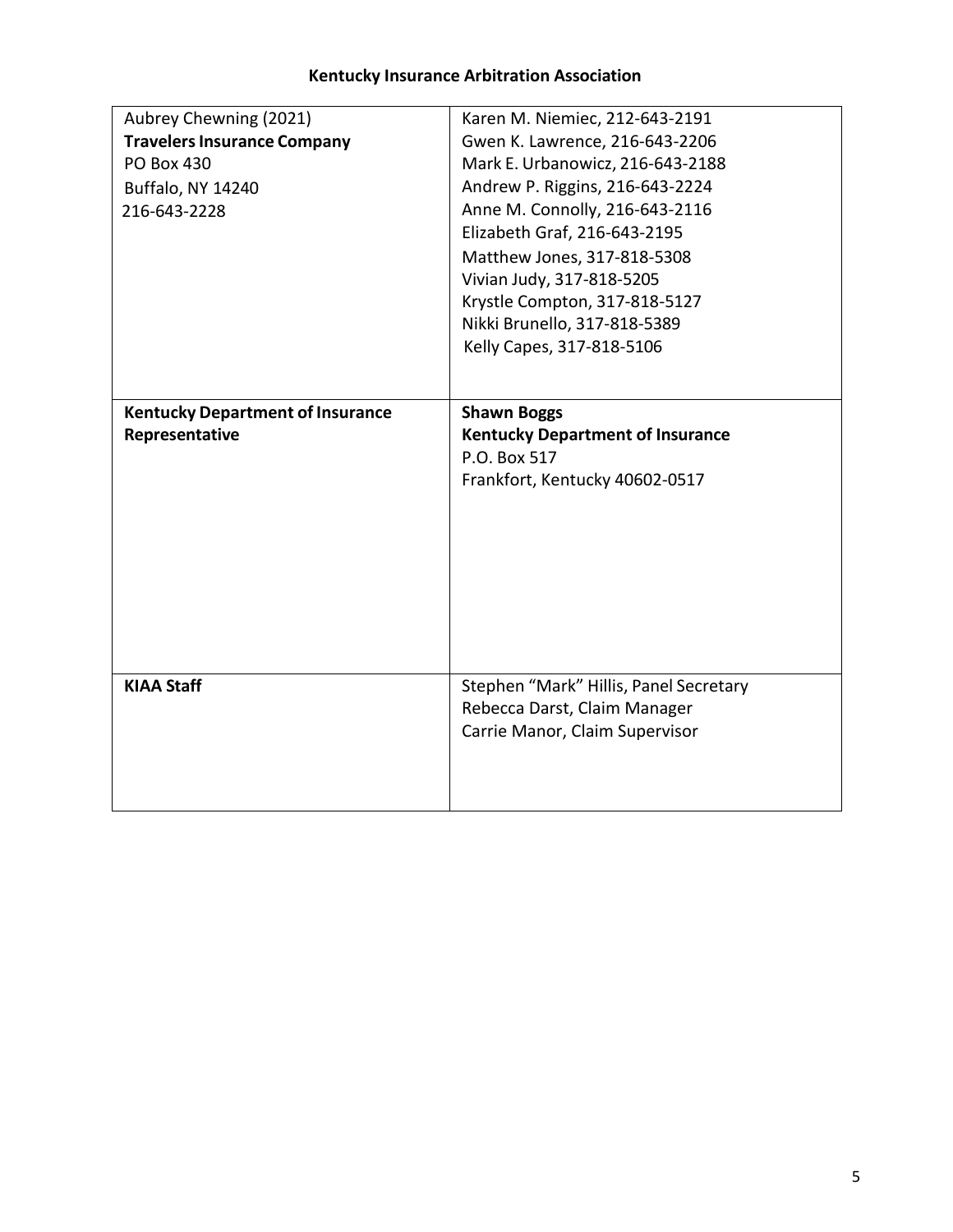# ANTI-TRUST PREAMBLE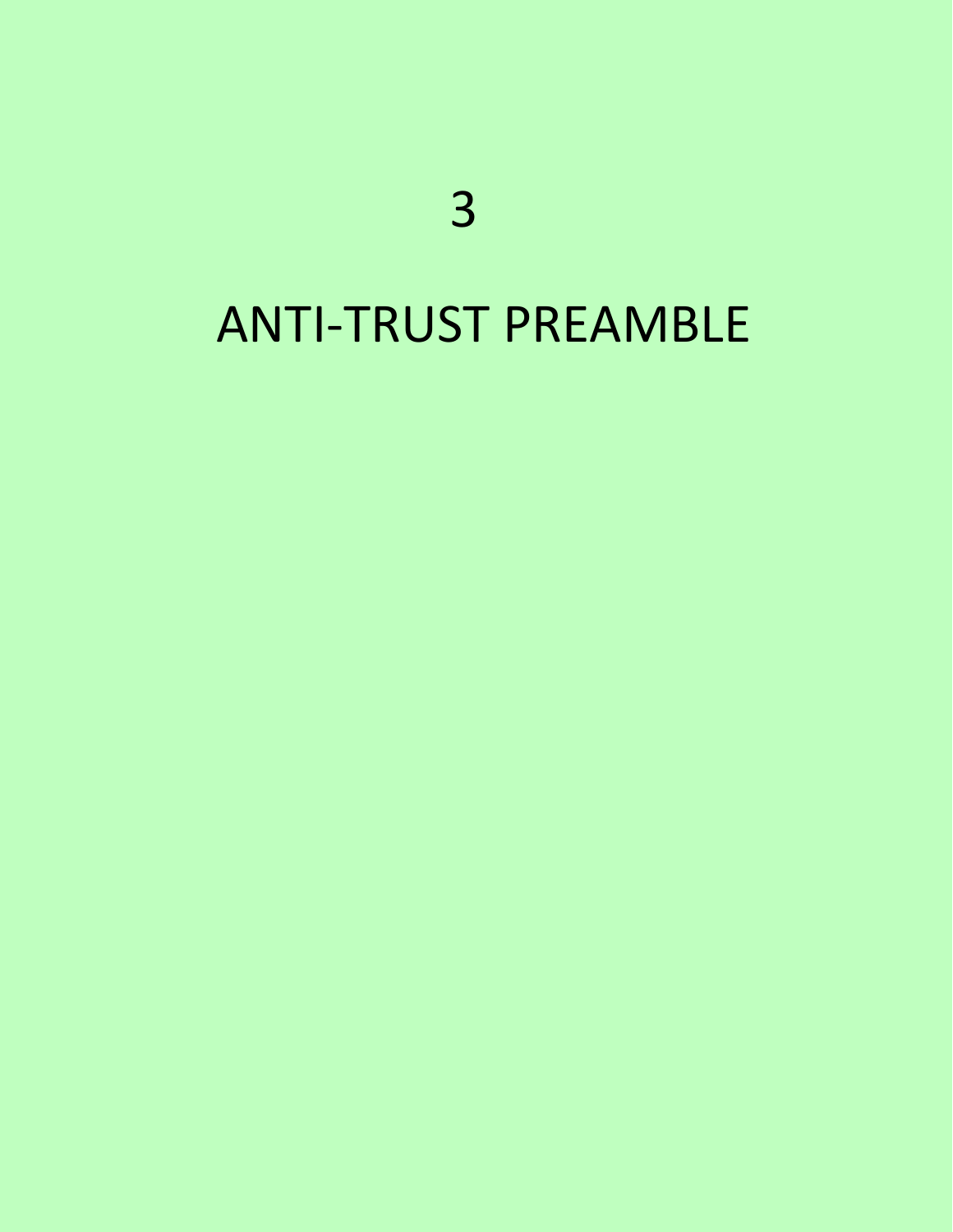#### Anti-Trust Preamble

We are here to discuss and act on matters relating to the business of the **Kentucky Insurance Arbitration Association** and not to discuss or pursue the business interest of our individual companies. We should proceed with caution and alertness towards the requirements and prohibitions of federal and state anti-trust laws. We should not engage in discussions – either at this meeting or in private conversations – of our individuals companies plans or contemplated activities. We should concern ourselves only with the business of the **Kentucky Insurance Arbitration Association** as set forth in the agenda for this meeting. Only shared market matters may be discussed at shared market meetings and each company's voluntary market plans cannot be discussed.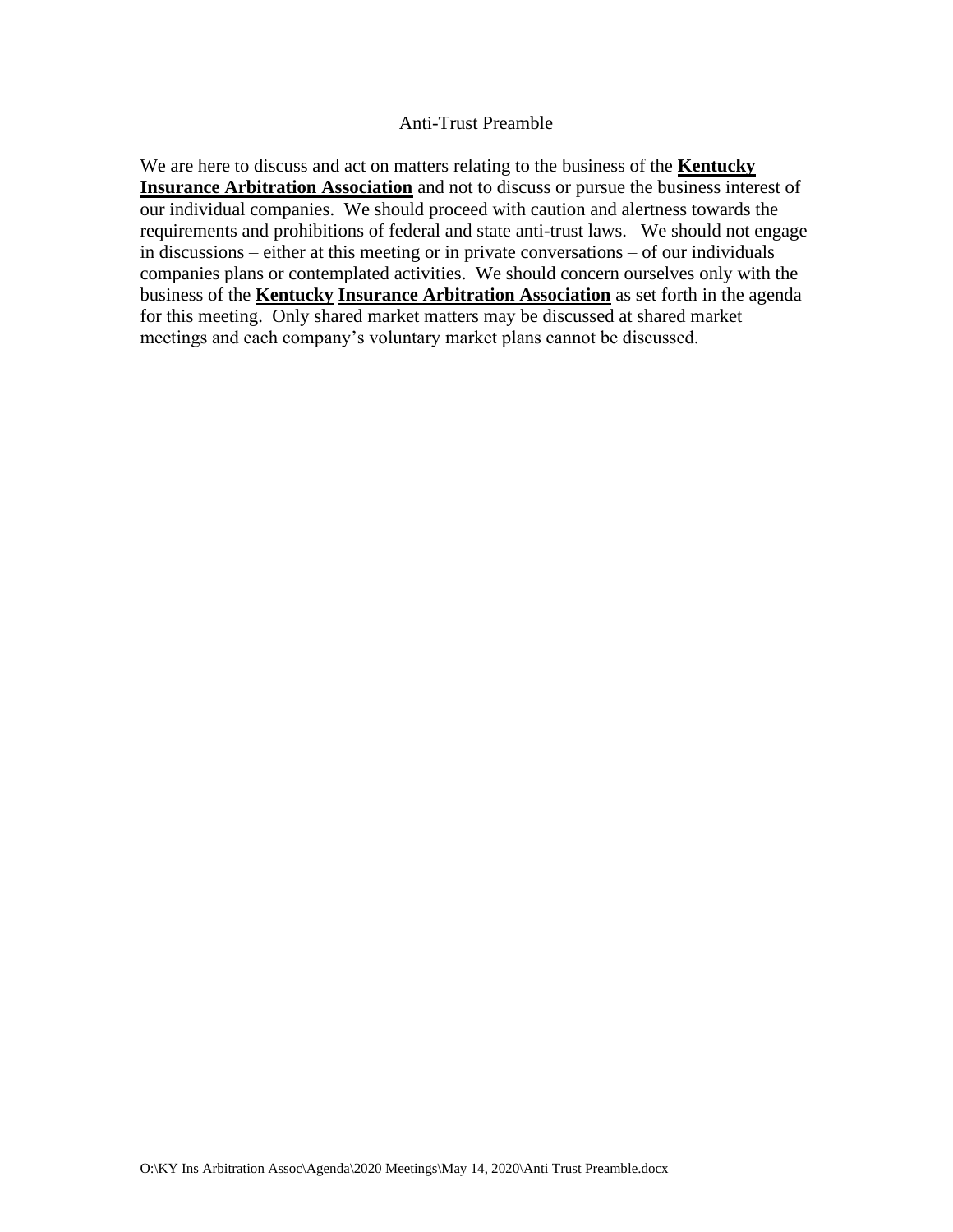# **4A**

# MAY 13 2021 KIAA ANNUAL MEETING MINUTES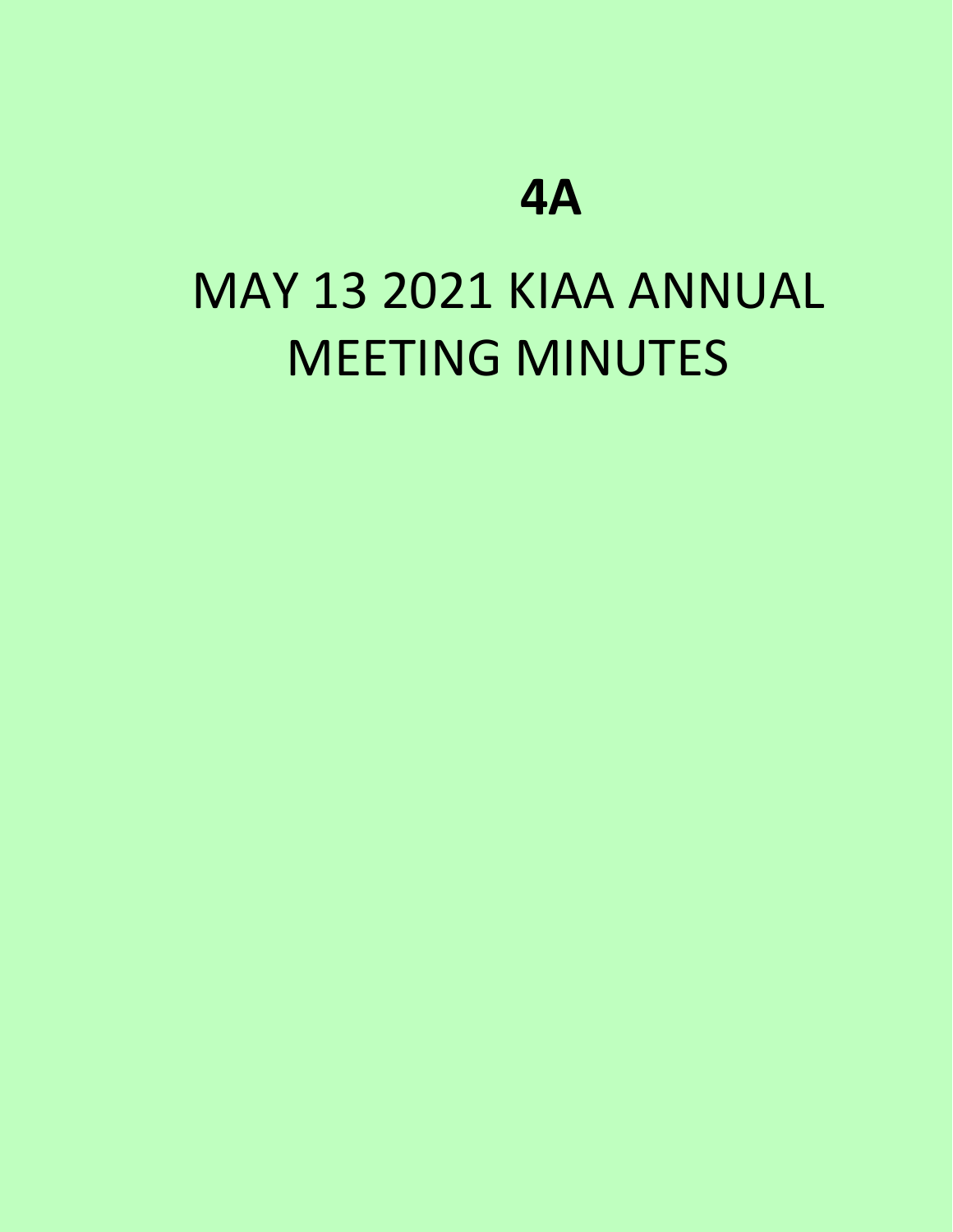### **Kentucky Insurance Arbitration Association Board of Directors Meeting May 13, 2021 Minutes**

A Board Meeting of the Kentucky Insurance Arbitration Association was held immediately following the Plans Annual Meeting on May 13, 2021 via virtual platform.

#### **Those in attendance were:**

#### **Board of Directors:**

Karen Perdue (Chair) Christa Hobe (Vice Chair) Scott McFarland Samuel McKenzie Carter Owen K. Caster Kimberly McCollom Tyler Pilkington Taylor Martin Aubrey Chewning

Kentucky Farm Bureau Insurance Co. Liberty Mutual Ins. Co Allstate Insurance Co. Shelter Insurance Co. Progressive Insurance Co. State Farm Insurance Co. State Automobile Ins. Co. Nationwide Mutual Ins. Co. Travelers Insurance Co.

Secretary Treasurer Assistant Director Assistant Plans Manager Claims Manager Claims Supervisor

**Guests**: Sarah Antle, CPA

Rebecca Darst Carrie Manor

**Staff:** Mark Hillis Melissa Chlon

Erin Lux

Shawn Boggs Michael D. Thompson

Deming, Malone, Livesay & Ostroff Kentucky Department of Insurance Liberty Mutual Safeco Ins. Co.

#### **1. Call to Order**

Ms. Perdue called the meeting to order.

#### **2. Roll Call**

The Chair advised that a quorum was established in the annual meeting held prior to this meeting. Brooke McNeil was represented by proxy to Karen Perdue.

#### **3. Anti-Trust Preamble**

Ms. Perdue reminded the Committee that everyone was bound by the Anti-Trust Preamble provided in the meeting documents.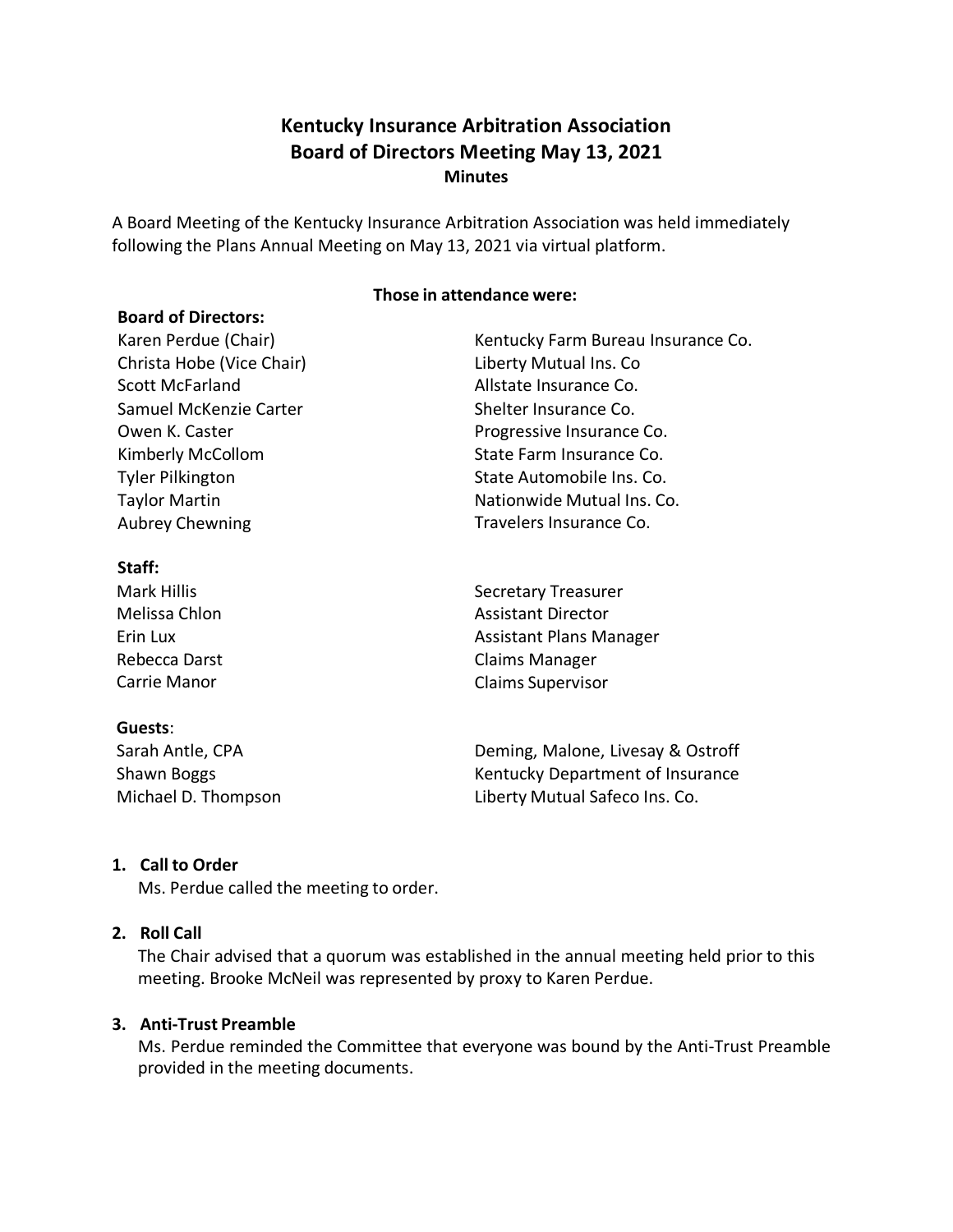#### **4. Approval of Minutes**

The minutes of the October 1, 2020 Board meeting were distributed and included with the agenda. Ms. Hobe motioned, and Mr. Caster seconded, that the minutes be approved. The motion carried.

#### **5. Election of Officers**

Mr. Caster, Chairman of the Nominating Committee, moved to nominate Karen Perdue - Chair, Christa Hobe - Vice Chair and Mr. Hillis - Panel Secretary. Mr. Caster asked for other nominations from the floor to which there were none. Ms. Martin motioned to accept the nominations as outlined by Mr. Caster. Ms. McCollom seconded. Ms. Hobe abstained. The motion carried.

#### **6. Auditors Report and Financial Statement**

Mr. Hillis recognized Ms. Antle for her vast knowledge and understanding of the Plans and their operations. Ms. Antle discussed the 2020 Independent Auditor's Report and Financial Statement as described in the Financial Highlights, prepared by Deming, Malone, Livesay & Ostroff, CPA, which was distributed to Board Members prior to the meeting and included with meeting materials.

Ms. Antle stated that adequate controls are in place and the audit firm was reporting a clean audit with no irregularities noted. Ms. Antle reminded those in attendance that there is a cost sharing agreement in effect with The Kentucky FAIR Plan assuming responsibilities previously held by The Kentucky Automobile Insurance Plan. There were no questions for Ms. Antle.

#### **7. Panel Secretary's Report**

Mr. Hillis informed the Board that the Plan is 13% under budget through March 2021 and 2020 came in 7% under budget. Mr. Hillis also reminded the Board that the Plan continues to offer a Defined Contribution Plan, not a Defined Benefit Plan.

Ms. Darst discussed the 1st Quarter Report of Activity for 2020 and 2021 which had been sent previously and reported to the Department of Insurance:

- New filings decreased 3%
- Filings set for hearing decreased as well 30%

Ms. Darst noted that assignments are based on market share and shared data reflecting same.

Ms. Manor shared data for Q1 2021 and discussed the development opportunity for new Alternate Arbitrators. She also thanked members for their quality submissions and alternate arbitrator referrals.

Mr. Hillis discussed the need for a new system for KIAA as the current AIPSO hosted system is outdated and costly to maintain. He advised that the RFP process will start later this year for a web-based program that is simple, efficient, and user friendly. Multiple vendors will be approached for bids, including Innovative who built the Kentucky FAIR Plan and Kentucky